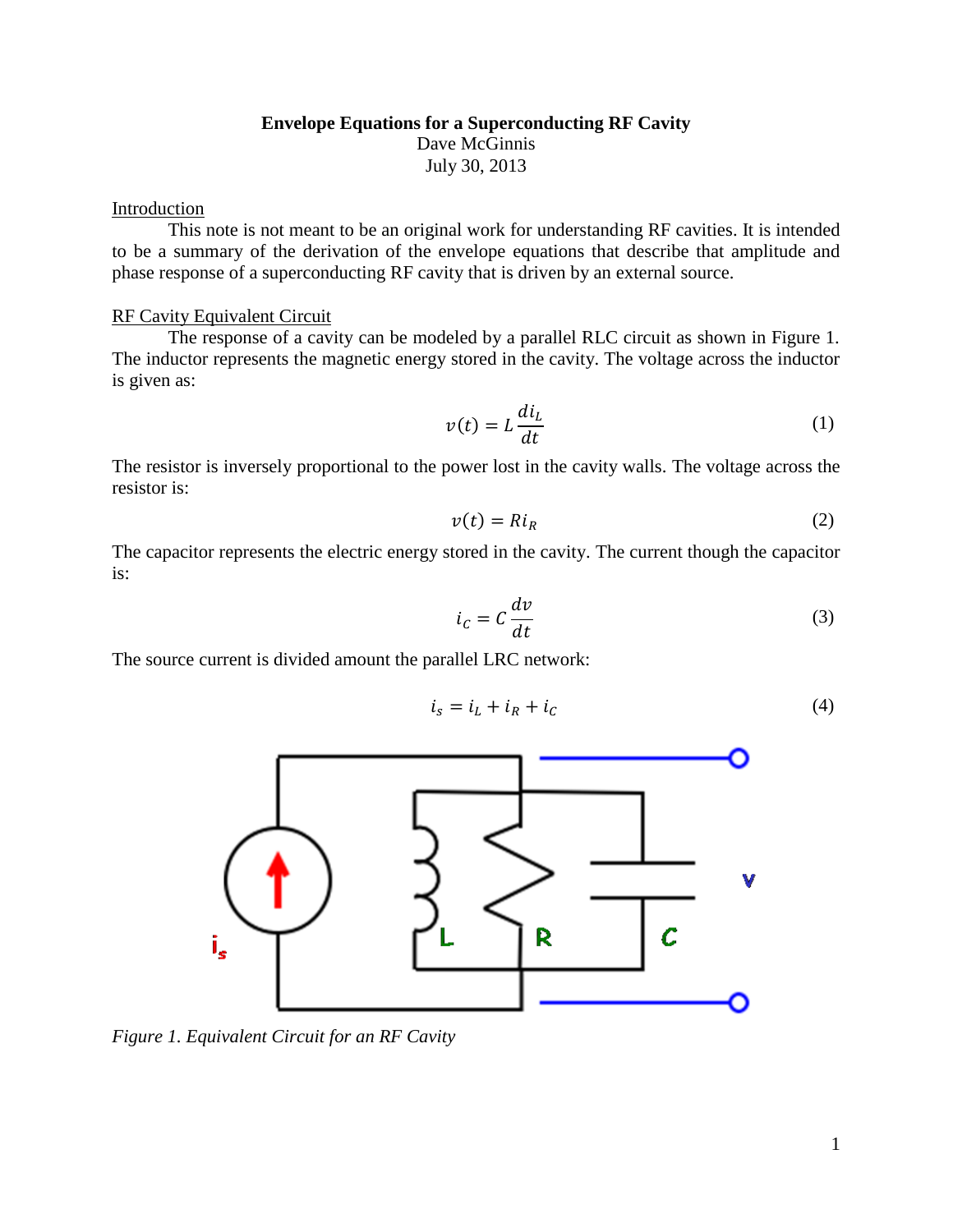The following quantities are defined:

$$
Q = \omega_o RC \tag{5}
$$

$$
\omega_o = \frac{1}{\sqrt{LC}}\tag{6}
$$

Defined this way, the Q is the ratio of the energy stored to the energy lost in the circuit during one cycle. Note that this definition uses the energy lost in circuit and not just the cavity. An external circuit attached to the cavity will load the cavity circuit and dissipate power. The quantity  $\omega_0$  is the resonant frequency of the cavity. Then:

$$
L = \frac{R}{\omega_o Q} \tag{7}
$$

$$
C = \frac{Q}{\omega_o R} \tag{8}
$$

The quantity  $R/Q$  is independent of R and is a function of the geometry only. The current flowing though the parallel LRC network becomes:

$$
\frac{1}{\omega_o^2} \frac{d^2 i_L}{dt^2} + \frac{1}{\omega_o Q} \frac{di_L}{dt} + i_L = i_s
$$
 (9)

## Envelope Equations

The solution to Eqn. 9 can be broken up into a fast varying and slow varying parts:

$$
i_L(t) = Re\{I_L(t)e^{j\omega t}\}\tag{10}
$$

$$
i_s(t) = Re\{I_s(t)e^{j\omega t}\}\tag{11}
$$

where  $I_L(t)$  and  $I_S(t)$  are slowly varying complex phasors. Substituting Eqns. 10 and 11 into Eqn. 9:

$$
\frac{d^2I_L}{dt^2} + \left(2j\omega + \frac{\omega_0}{Q}\right)\frac{dI_L}{dt} + j\frac{\omega\omega_0}{Q}I_L + (\omega_0^2 + \omega^2)I_L = \omega_0^2I_S
$$
 (12)

For large  $\omega$ , Eqn. 12 becomes:

$$
2j\omega\frac{dl_L}{dt} + j\frac{\omega\omega_o}{Q}I_L + (\omega_o^2 + \omega^2)I_L \approx \omega_o^2 I_S
$$
 (13)

The cavity voltage is given as:

$$
v(t) = \frac{R}{\omega_o Q} \frac{di_L}{dt}
$$
 (14)

The cavity voltage can also be separated into fast varying and slow varying parts:

$$
v(t) = Re\{V(t)e^{j\omega t}\}\tag{15}
$$